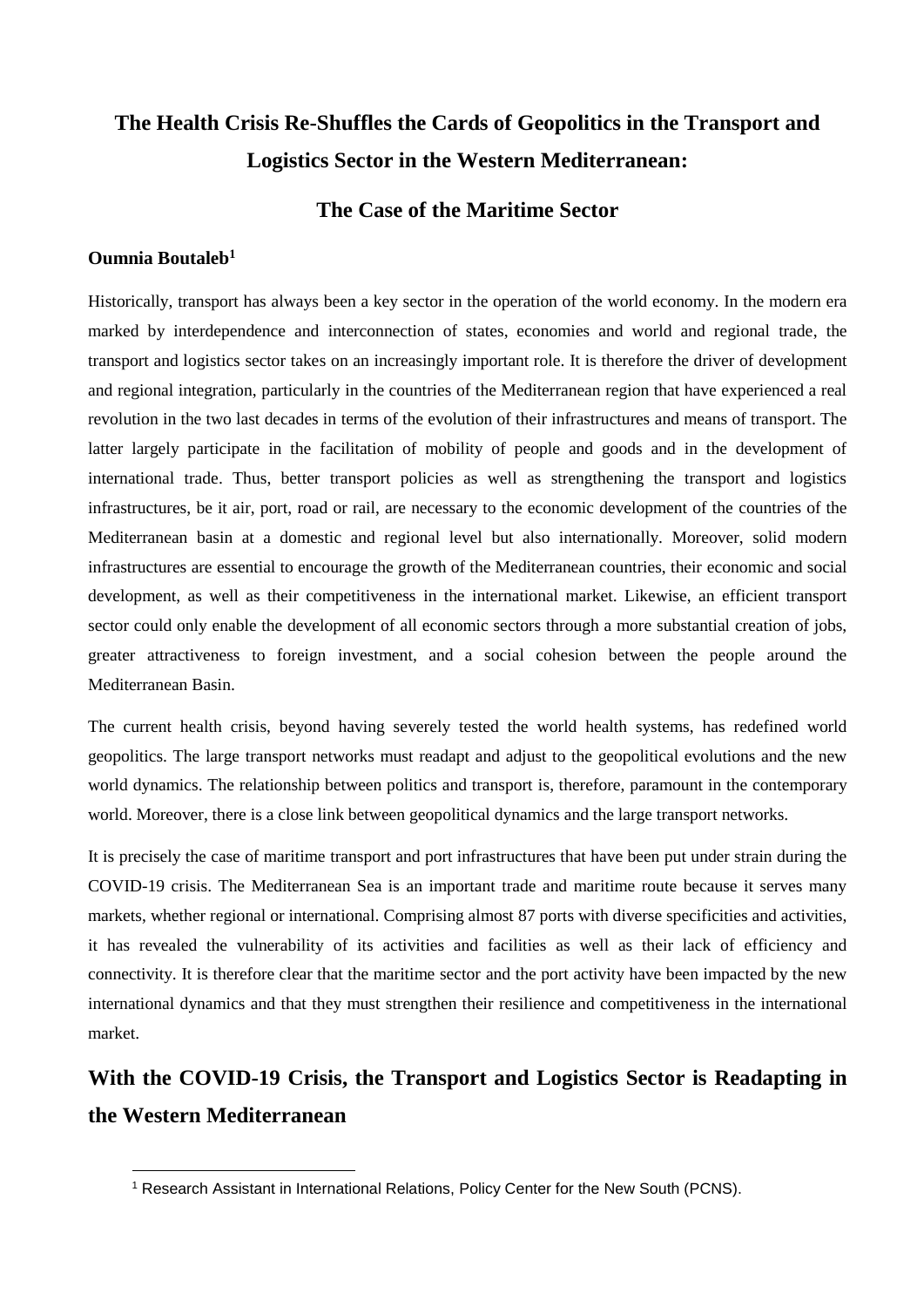The transport and logistics sector is unquestionably among the most harshly and directly hit by the crisis, whether in the Mediterranean region or elsewhere. With the almost total interruption of air connections, the reduction of maritime activities and the drastic drop in rail and road traffic, the two sectors have suffered greatly, thereby impacting all economies in the region. However, despite the great difficulties for Western Mediterranean countries, they have taken some measures to counter the impact of the virus and endeavour to relaunch the two sectors.

While the health crisis has had a devastating effect on the air and urban transport sectors, it has not completely brought an end to maritime traffic and the activity of ports in the Mediterranean (AVITEM, 2020). Quite the contrary, the situation has enabled the maritime actors to urgently reflect on the activity and connectivity of Mediterranean ports and maritime activity. Indeed, this activity has been maintained while all other means of transport have seen their activity stop or at least drastically decrease and the urban ports have emerged as the new points of trade stability. This is explained, for example, by the need to continue to supply countries with raw materials and food products, as the value chains are dispersed in several continents and often depend on one destination. More importantly, ocean freight has even had to fill the void left by air transport to enable the transit of goods even though world maritime transport accounts for 80% of world trade. Several ports have also had to innovate to maintain the level of activity, such as in the case of Barcelona, which has diversified its port activity. Barcelona has implemented a new line, secured by the German company JSV Logistics, connecting Spain to the two Turkish ports of Gebze and Ambarli. Along with reducing delivery times for imports and exports, it should enable the development of trade relations with Turkey.

Established very recently in July 2020, the ocean freight company Anarres Shipping, based in Cyprus, launched a new maritime line in August connecting three Western Mediterranean countries, i.e., France through its port in Sète, Tunisia in Sousse, and Italy from Marina Di Carrara. This initiative seeks to bring these countries together by boosting activity in the non-priority ports of the Mediterranean region with a view to closer relations and economic integration. The effects of the health crisis have revealed the need to bring the supply chain closer. Several regions like Africa or the Mediterranean, which in the past had been supplied from Asia or the American continent, have been heavily hit by the crisis when traditional means of transport have been paralysed. Thus, several factories are today relocating from Asian countries to North African countries. In Tunisia, for instance, several factories are under construction (Khdimallah, 2020).

In France, where ocean freight companies have found themselves in difficulty faced with the effects of the crisis, the Prime Minister has announced the provision of 30 million euros in the framework of the government rescue plan to ensure that jobs are safeguarded in the sector as well as French competitiveness (Descamps, 2020). This amount complements loans to a value of 115 million euros recently granted to them (Le Figaro, 2020).

The Grand Port Maritime de Marseille has been hard hit by the slowdown of maritime activity since February 2020. Although it has recorded a drop of 15% of its maritime traffic, and this only in the first quarter of the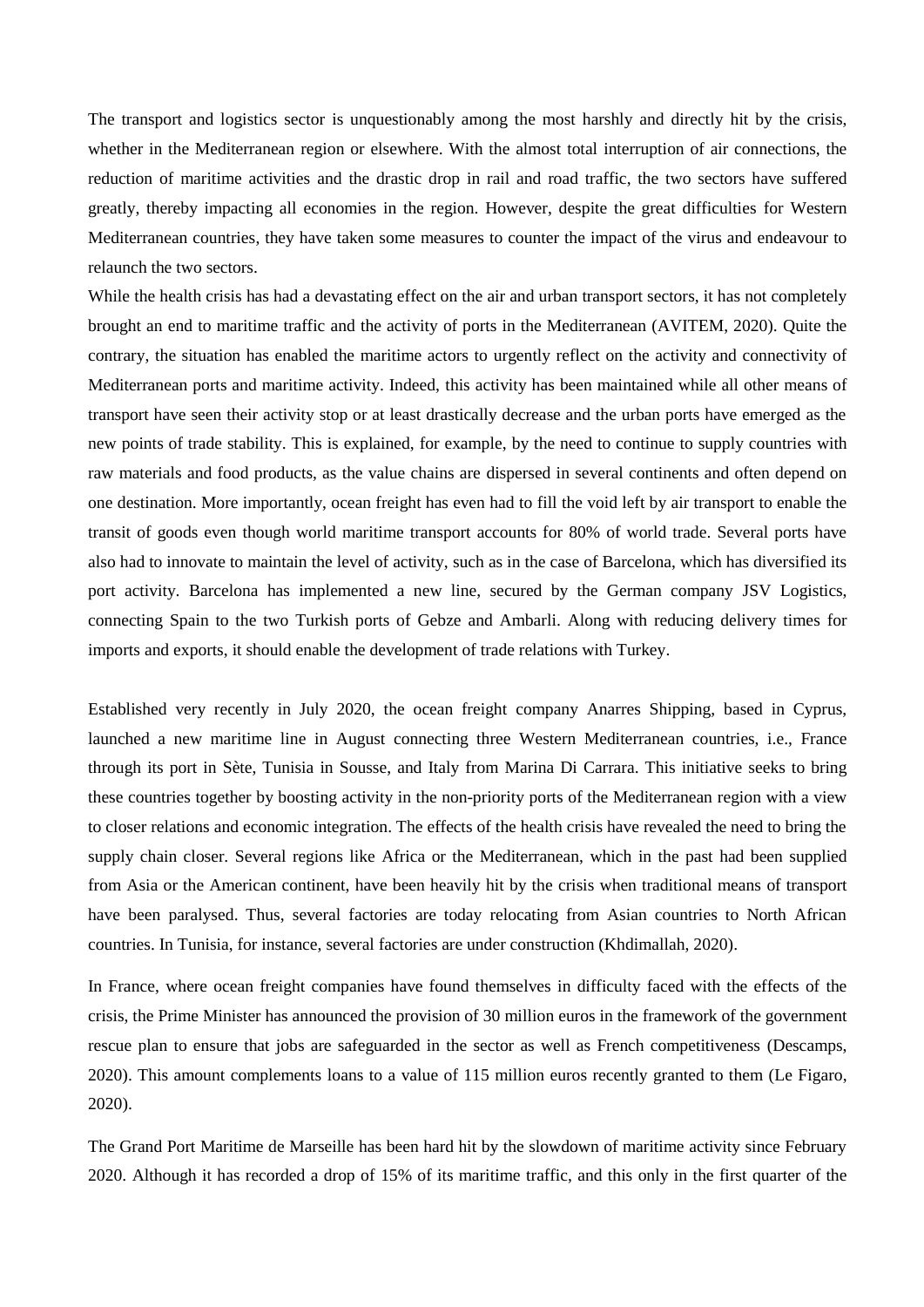year (traffic of 33.6 million de tonnes compared to 39.5 in the same period of the previous year), and that for the end of the year a drop of 20% of turnover is expected, the planned investment of 57 million euros has been maintained and 6.5 million has been added to encourage the relaunch of the port and therefore trade activity (Dubessy, 2021c). Moreover, all the projects initially planned have also been resumed, such as the new Cap Janet international terminal (Econostrum, 2020), which will connect France with its Maghreb neighbours. This strategy of investment maintenance has allowed a rebound of activity even though it is still fragile. Incentive measures such as the reduction of port fees and the signing of a covenant of commitment to meet the crises with the whole port community have boosted the resumption of global maritime activity.

These brief examples, albeit not exhaustive, nevertheless have the merit of shedding light on a key element. While, in the past, Mediterranean ports operated independently of one another, favouring specific countries for their trade activity, the health crisis has shown them the need to promote better regional cooperation and bring supply chains closer. Moreover, maritime transport and port activity seem to have taken over from other means of transport mainly at a time when the COVID-19 crisis has emphasised their resilience.

## **How Has the Mediterranean Been transformed into a Geopolitical and Strategic Arena for Confrontation in the Maritime Sector?**

## **The case of the Beirut port, representative of the geopolitical challenges in the Eastern Mediterranean**

While Chinese companies exert their influence in several ports in the region, thereby providing access to Middle Eastern markets and opening a door to Africa, such as the case of Alexandria or Haifa in Israel, the recent explosion in the port of Beirut has stirred Chinese interest. The resumption of the management of this port has revealed a real geopolitical arm-wrestle between regional and international powers. For China, a point of anchorage in the Lebanese port would enable a maritime route to be secured, in the framework of its initiative "The New Silk Route", towards Arab countries while avoiding the obstacles found in other ports of the region because of domestic political issues. However, Lebanon, traditionally close to the West, would probably refuse to authorise such a Chinese enterprise in its territory, despite Hezbollah's inclination to this possibility, which does not conceal its desire to reorient the country towards the East by strengthening links with China and Iran, especially because the United States has sounded the alarm about Chinese investments in the region. However, a reconstruction of the port by France, Lebanon's traditional ally, would be more feasible and less criticised by the United States. The French have also expressed their interest in the Lebanese port and have multiplied the political, social and aid actions in the aftermath of the explosion that hit this country already weakened by the health crisis, thereby consolidating France's influence in Lebanon. Meanwhile, Beijing has moved its trade activity towards the Libyan port of Tripoli.

In its search for influence in the Western Mediterranean, Turkey sees the port of Beirut as a key point of presence and, as it only has its national ports in the region, would wish to expand its presence through the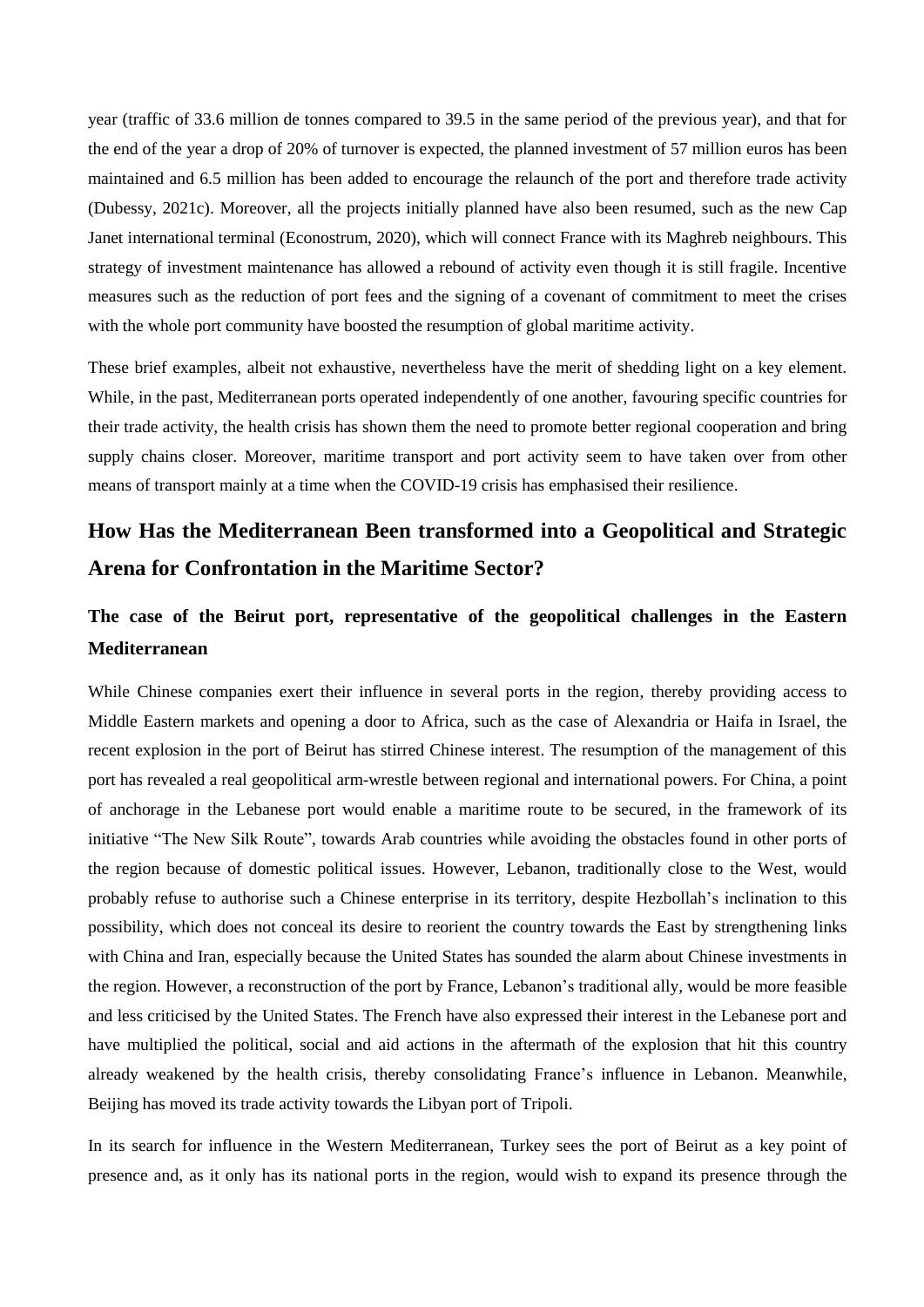Lebanese capital. Nevertheless, given the French-Lebanese relationship and Lebanon's reticence about greater influence of Ankara in the region, which it criticises for intervening in the Libyan conflict, a reconstruction of the port by Turkey is quite unlikely. Moreover, the United Arab Emirates (UAE), whose Mediterranean ambitions have led them to become interested in the port of Beirut, share French fears over Turkey. The UAE have contributed humanitarian aid to Lebanon through their company Dubai Ports World, which they often use as a geopolitical lever. The recent tensions between the countries and closer relations between other countries have been transposed to the Eastern Mediterranean region. An alignment between Abu Dhabi and Paris on the port issue would not be surprising.

### **Maritime transport and port facilities: new strategic challenges of geopolitical clashes in the Western Mediterranean**

The weakness of Southern Mediterranean countries opens the way to regional and international ambitions. With a weak Libya, a Tunisia with an uncertain domestic future and a cooling of relations between Algeria and Morocco, the Maghreb is weakened. Turkey's so-called neo-Ottoman ambitions as well as its desire to become a real regional power push the country to multiply the initiatives in the Mediterranean. Its intervention in Libya, which it sees as a obstacle to the Maghreb and by extension sub-Saharan Africa, explains its interest in the country.

Moreover, the new world geopolitical dynamics can be seen, in relation to the transport and logistics sector, in the south-western Mediterranean countries. China, the main country with ambitions in the Mediterranean, began its port expansion in the framework of the New Silk Routes well before the start of the health crisis. Historically, the Mediterranean area is not a prime location for Chinese economic interests. It was not until 2008, following the financial crisis and the lack of interest of certain historical partners in this region, that the Asian power showed renewed interest in this maritime space. In the framework of the New Silk Routes, China has placed the Mediterranean basin at the centre of its deployment strategy mainly with respect to transport infrastructure and port hubs through control of the Mediterranean logistics chains and maritime routes, investing considerably in the ports of the region.

With the investment of Chinese enterprises in Mediterranean ports, China has managed to impose its presence in the most strategic points of the region.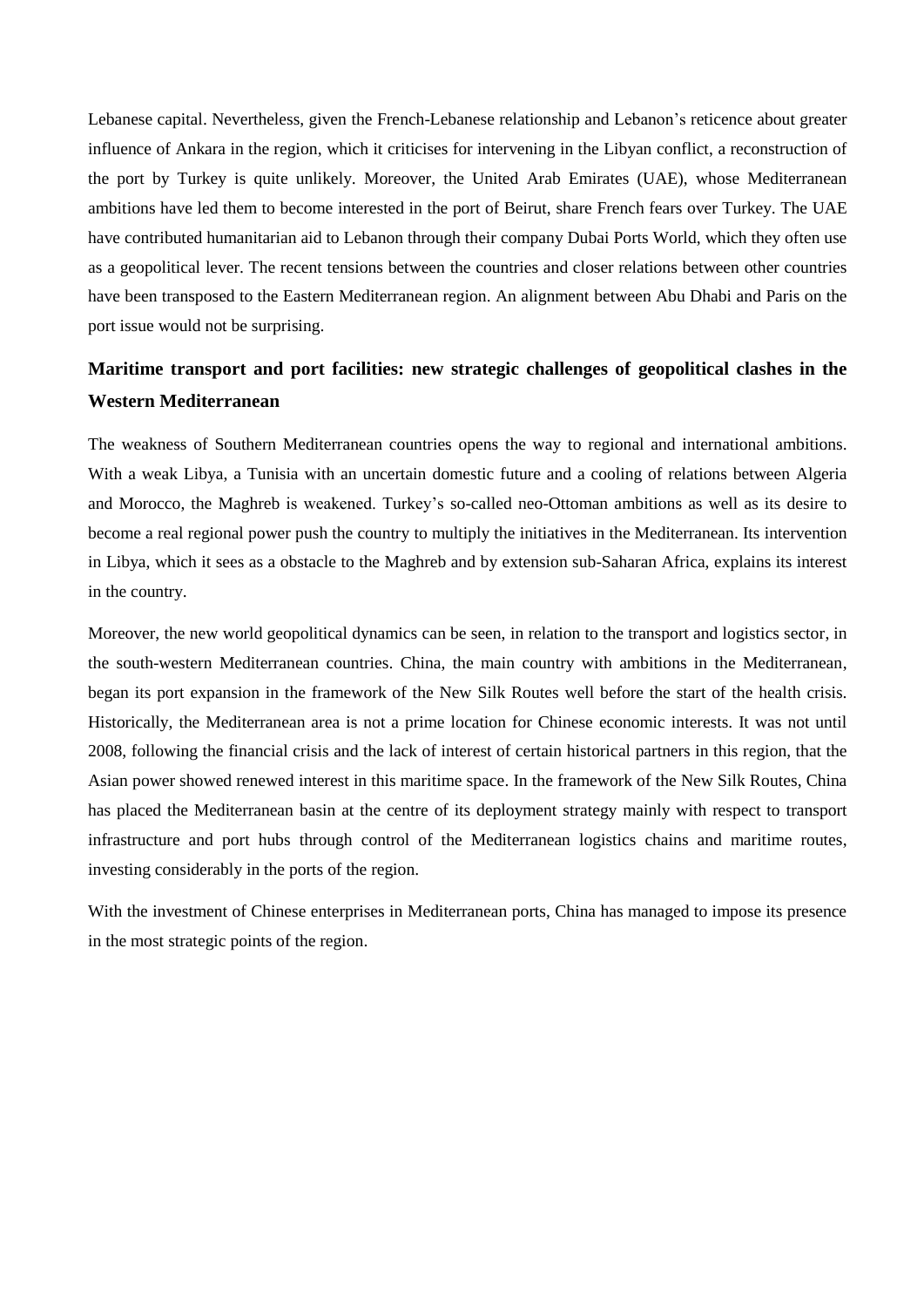

Source : Institut MOBIS Figure 1: The presence of Chinese enterprises in Mediterranean ports

Source: J. Verny, O. Oulmakki, Th. Blayac, (2019). Positionnement stratégique de la Chine en Méditerranée : Le projet « Belt and

Road Initiative ». Les cahiers scientifiques du transport (nº75). Pages 63-79.

| Year | Location                                                               | Projects                                                                                                                                                                                         |
|------|------------------------------------------------------------------------|--------------------------------------------------------------------------------------------------------------------------------------------------------------------------------------------------|
| 2008 | Piraeus (Greece)                                                       | COSCO obtains the concession for 35 years of the Piraeus port:<br>COSCO becomes main stakeholder of the port in 2016.                                                                            |
| 2013 | Tanger-Med<br>(Morocco)<br>Marseille (France)<br>Marsaxlokk<br>(Malta) | China Merchant buys 49% of Terminal Links from CMA CGM                                                                                                                                           |
| 2014 | Ashdod (Israel)                                                        | CHEC (China Harbour Engineering Company) is chosen to build a<br>deep-water port                                                                                                                 |
| 2015 | Kumport/Ambarli<br>(Turkey)                                            | A Chinese consortium (40% COSO, 40% China Merchant, 20% CIC<br>Capital Corporation) buys 65% of the shares in the port                                                                           |
| 2015 | Haifa (Israel)                                                         | Shanghai International Port Group (SIPG) becomes the port operator                                                                                                                               |
| 2015 | Venice (Italy)                                                         | VOOPS project: a Sino-Italian consortium (with China Communication<br>Construction Company Group) undertakes construction of an offshore<br>terminal and a container terminal                    |
| 2016 | Vado-Savona<br>(Italy)                                                 | COSCO buys 49.9% of the shares in the port                                                                                                                                                       |
| 2016 | Cherchell-El<br>Hamdania<br>(Algeria)                                  | Decision to construct a 23-dock port with capacity of 6.5 million TEU.<br>CHEC and CSCEG (China State Construction Engineering Group) will<br>be the constructors and Shanghai Port the operator |
| 2017 | Valencia (Spain)                                                       | Acquisition of 51% of Noatum Port, main Spanish operator                                                                                                                                         |
|      |                                                                        |                                                                                                                                                                                                  |

Figure 2: Main Chinese investments in the Mediterranean

Source: J. Verny, O. Oulmakki, Th. Blayac, (2019). Positionnement stratégique de la Chine en Méditerranée : Le projet « Belt and Road Initiative ». Les cahiers scientifiques du transport (nº75). Pages 63-79. Extrait de : [https://vdocuments.mx/document/les-cahiers-scientifiques-du](https://vdocuments.mx/document/les-cahiers-scientifiques-du-transport-n-752019-pages-63-79-2020-2-20.html)[transport-n-752019-pages-63-79-2020-2-20.html](https://vdocuments.mx/document/les-cahiers-scientifiques-du-transport-n-752019-pages-63-79-2020-2-20.html)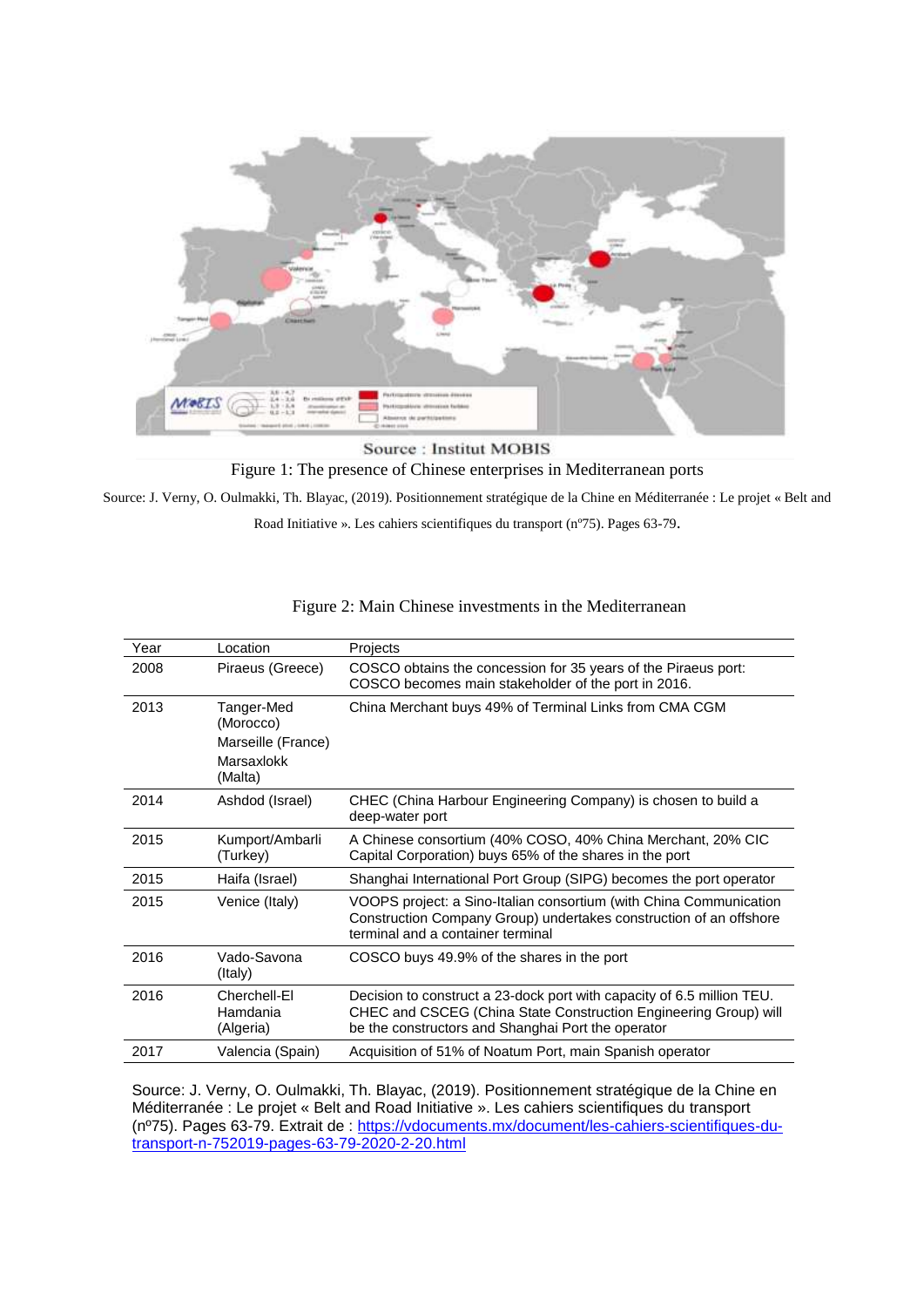China has recently signed an economic and technical cooperation agreement with Algiers. In the framework of this agreement, Beijing plans the construction of a deep-water port in El Hamdania (Cherchell). This major project, in which China will invest 5 to 6 billion dollars, will be one of the biggest maritime ports at world level and consolidate China's Silk Route project (Algérie Presse Service, 2020). This new project will be able to accommodate ships up to 21.500 EVP (Demmad, 2020). Moreover, it will make Algeria a regional commercial hub and will unquestionably offer Beijing an opening to an African trade corridor and greater influence on the continent.

Its Tunisian neighbour, considered an ally of certain Western powers in the Libyan issue, also enters the recent geopolitical game. With the health crisis, Tunis has recorded significant negative effects on key sectors of its economy, i.e. transport and logistics. The transport sector accounts for 7% of GDP as well as 11.5% of investments (Business France Tunis, 2020). In order to counter the attempts of Turkish and Russian influences in the country as well as the increasingly significant Chinese presence, the American ambassador met the Tunisian Minister of Transport and Logistics in October. The discussion dealt with the possibilities of bilateral cooperation<sup>2</sup> as well as support concerning the crisis in the two sectors at hand (Ministère tunisien du Transport, 2020). The first investment to this end, for an amount of 300 million dinars, concerns the improvement of the infrastructure of the port of Radès. It is worth recalling that in 2017 a direct maritime line connecting this port with that of Quigdao in China had been implemented by the Spanish company Transglory. Its objective is to boost trade between Northern Mediterranean countries and China and Africa. Moreover, the Chinese, who for some time have sought to secure a port in the country, ideally Zarsis or Bizerte,<sup>3</sup> are still trying and have recently confronted American hostility. However, the Chinese are persistent and continue their progress in the transport and logistics sectors in this Mediterranean country. Indeed, a meeting was held on 10 November 2020 between the Minister of Transport and a delegation of the company Huawei on the implementation of technological and digital solutions in transport infrastructure, i.e. airports, ports and urban transport (Réalités, 2020). China therefore seems very present through different channels in Tunisia despite the reticence of some of its rivals.

However, the view that powers traditionally confronted in the Mediterranean region would be the only ones seeking to impose their influence is outdated. The Gulf countries increasingly emerge as key actors in the Western Mediterranean. Although their interest mainly focuses on transport in the eastern part of the sea, today we witness a growing interest of Gulf countries in North Africa and Southern European countries. Indeed, their maritime strategy is led by their desire for commercial and economic diversification, and the Northern and Southern Mediterranean countries offer them a strategic location of choice. The UAE are undoubtedly the most active country in the transport and logistics sectors in the Western Mediterranean. With the perpetual confrontation of powers in its traditional area of influence, i.e. the Persian Gulf, and as a result of

**.** 

<sup>2</sup> [http://www.transport.tn/fr/article/240/le-ministre-detat-recoit-son-excellence-lambassadeur-des-](http://www.transport.tn/fr/article/240/le-ministre-detat-recoit-son-excellence-lambassadeur-des-etats-unis-damerique-en-tunisie)

[etats-unis-damerique-en-tunisie](http://www.transport.tn/fr/article/240/le-ministre-detat-recoit-son-excellence-lambassadeur-des-etats-unis-damerique-en-tunisie)

<sup>&</sup>lt;sup>3</sup> <http://kapitalis.com/tunisie/2020/09/28/maghreb-un-nouvel-enjeu-geopolitique/>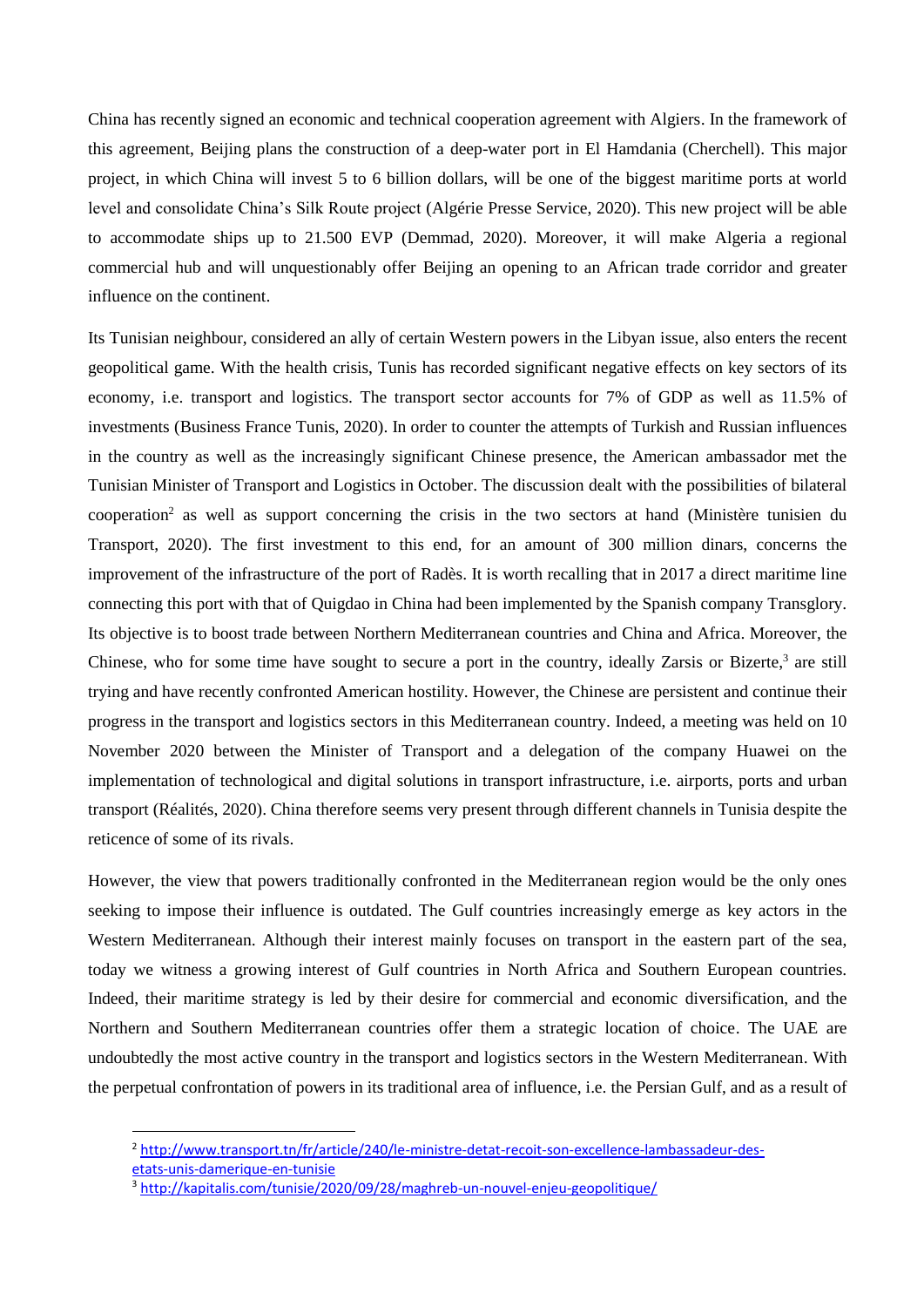the stagnation of the Libyan crisis and its desire to increase its geostrategic influence in the Mediterranean, the UAE have been forced to reorient their maritime strategy. In Algeria, for instance, Dubai Ports World is responsible for the management of two ports, Algiers and Djen Djen. It is also present in Spain and France in the port of Marseilles. Despite the considerable investment in diverse transport infrastructure and logistics projects mainly with a view to securitisation of the ports, the UAE are faced with their European and Chinese competitors in this region.

The UAE have indeed chosen one of the countries with the most strategic geographical positions in the region, i.e. Morocco, which in recent years has invested in ambitious transport projects that have driven it as a key actor in the geopolitical scene in the Mediterranean. It forms part of the country's commercial transport corridor between Africa and Europe as well as Africa and Asia. Morocco, having surpassed the whole of the African ports in terms of capacity, will not take long to emulate the biggest European ports on the northern Mediterranean shore, the Strait of Gibraltar or Algeciras, for instance. Moreover, this port has enabled Morocco to become a point of passage or a real maritime and commercial hub. In other words, the port of Tanger-Med provides the country with a significant geostrategic position and Euro-Mediterranean anchorage and transforms it into a port highly coveted by the international actors (Ministère de l'Equipement et des Transports du Maroc, 2011). Morocco is also the first African country to have a high-speed train whose extension will be able to connect Europe to Africa. The Chinese have announced their desire to participate in the extension of this rail connectivity although it is not guaranteed by France, traditionally the most important presence. With the COVID-19 crisis and the greater investment and Chinese interest in the country, France further mistrusts an omnipresence of the Asian power, thereby complicating its implementation. It is also hindered by France's lack of European partners, above all because Morocco has been very open to cooperation with other countries such as Russia through the signing of economic association agreements. Until now these countries have only invested in the energy sectors but investment in transport infrastructures should not be dismissed, especially if they decide to join Chinese or Emirati projects. Both have also shown interest in Morocco by resuming most if the air links.

However, the Emirati interest in Moroccan airport facilities has somehow been undermined since 2018. Today, Saudi Arabia and the UAE are seeking to secure their political and military influence in Mauritania through major investment in transport infrastructure and airport facility projects. In 2018, the Mauritanian authorities entrusted the management of Nouakchott airport to Abu Dhabi Airports Company PJSC for 25 years (Yabiladi, 2019). Moreover, the management of the port of Nouadhibou at the border with Morocco, which had been entrusted to a Chinese company but seems to be crumbling, has stirred Emirati and Saudi interests, which have expressed their intention to invest. This would not only risk competing with the project of the Dakhla Atlantique port in which Morocco is so deeply invested but would also counterbalance Moroccan interests in Mauritania. Russia, which has RSW (Refrigerated Sea Water) vessels in Mauritanian waters with a competitive capacity, would also be attracted by Mauritanian ports.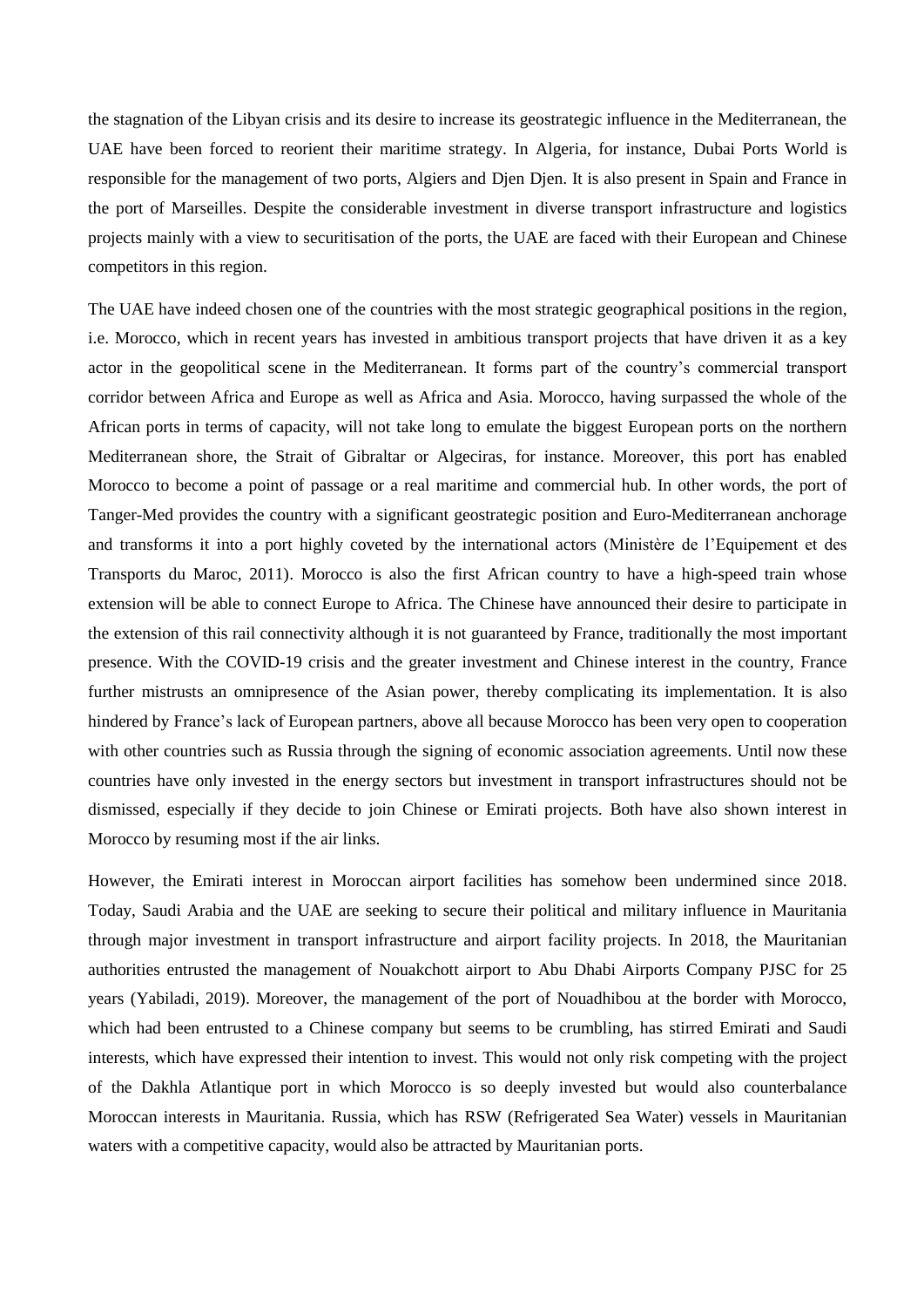Moreover, Turkey seems to gain ground in the Western Mediterranean through a rapprochement with Italy. Indeed, in July 2020, Turkey established a transport corridor bringing closer Italy but also Tunisia. Formed around a focal point, which is the deep water port of Tarento in southern Italy, a strategic place in the Mediterranean managed by the Turkish company Yilport, this corridor will enable closer trade relations between three regions, i.e. Africa, Europe and the Middle East. Along with connecting the Southern Mediterranean countries to the European countries through Italy and the rail systems, this corridor has even greater strategic interest for Turkey and Europe. From Algeria and through the trans-Saharan route, it opens the way towards sub-Saharan Africa, which Turkey increasingly covets.

In contrast to the international actors investing in the two sectors in search of influence, the European strategy turns out to be different. Little motivated by its geopolitical ambitions, Europe mainly relies on regional integration and the development of Western Mediterranean countries. Indeed, along with the countries in the north-western shore forming part of the European Union (EU), the Maghreb countries located on the southern shore are its closest neighbourhood. It is from this perspective that the Centre for Transportation Studies for the Western Mediterranean (CETMO) signed an agreement protocol with the United Nations Economic Commission for Europe (UNECE) in November 2018. The objective was to create an interconnected Mediterranean transport corridor and to develop all the means of transport, i.e. road, rail, port and airport networks. It will act as a link between the continent and Africa through the Western Mediterranean. However, it is true that the European countries of the region and those belonging to the Arab Maghreb Union (AMU) do not enjoy the same level of development, another reason to take this factor into account in the midst of the economic crisis. Europe will have to provide aid to the most affected countries and help harmonise the adoption of legal instruments in the field of transport. Moreover, the rupture of the world supply chains has revealed the need to bring them closer together. The agreement should insist on the development of efficient logistics and transport infrastructures that will enable the supply chains to be perfected in the region and make the Western Mediterranean countries key actors in international trade.

#### **Conclusions**

- With the weaknesses of transport revealed by the current health crisis and the fact that the maritime sector has proven more resilient than air, road and rail sectors, in the coming years the maritime sector will emerge as the one that will channel the main strategic interests in the Western Mediterranean.
- The world value and supply chains do not seem to be controlled by the different states that should integrate into them to avoid a repeat of the difficulties experienced during the COVID-19 crisis.
- Northern and Southern Mediterranean countries, which during the crisis suffered because of their supply dependence on relatively distanced countries, have understood the need for a rapprochement. It therefore seems important to develop maritime connections between the European Northern and Southern countries to encourage regional integration as well as a socioeconomic development, mainly between the five Maghreb countries that have been severely hit by the health crisis.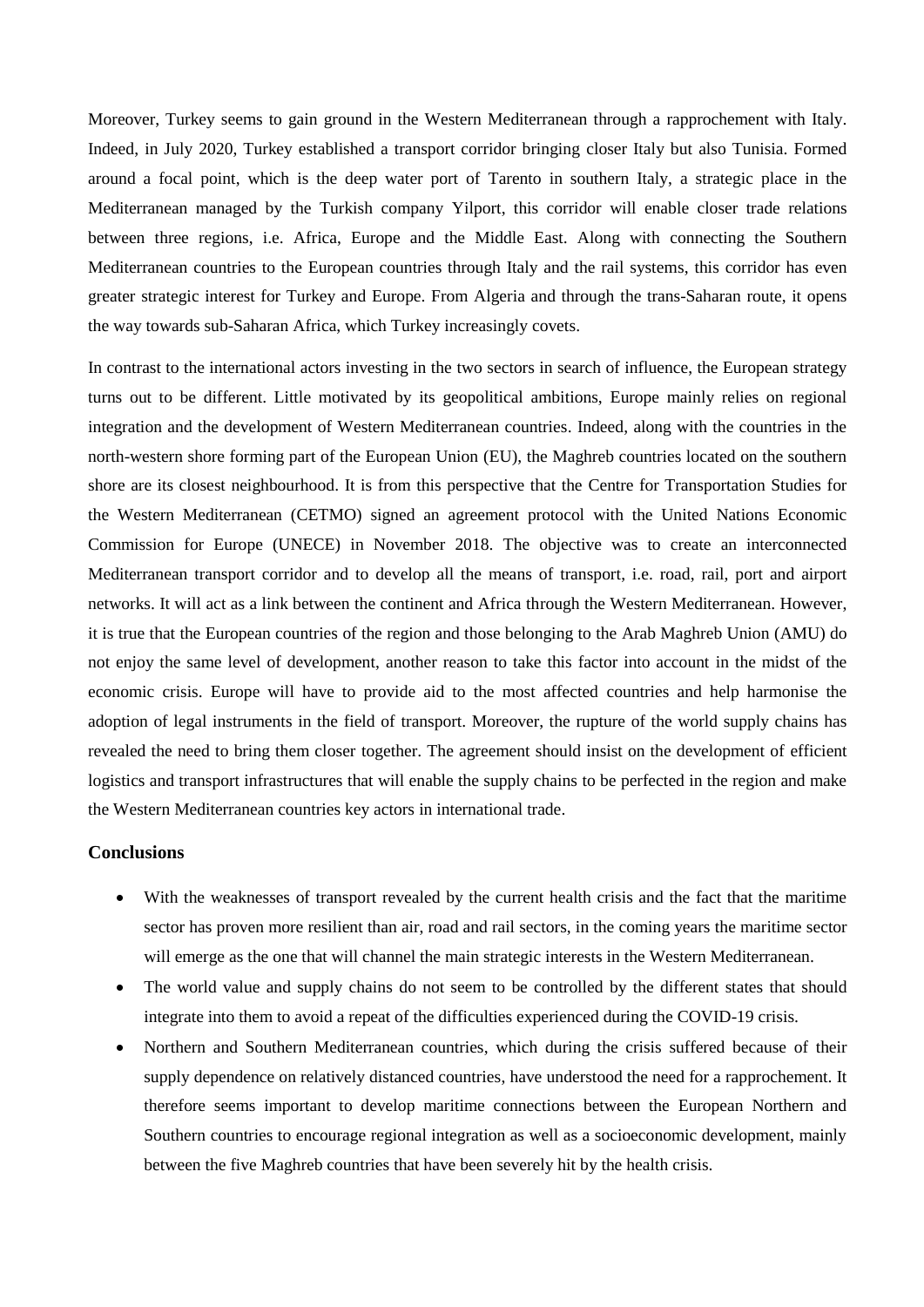### **Recommendations**

- European initiatives aimed at the transport and logistics sector are many. However, the European strategy vis-à-vis its neighbours continues to be blurred, despite great progress. It would therefore be necessary for it to engage in a clear and defined strategy. The 10th Group of Transport Ministers for the Western Mediterranean (GTMO 5+5) Ministerial Conference could provide the opportunity to discuss the effects of the crisis on the two sectors, identify the shortcomings in terms of transport and infrastructure in order to boost activity, and implement scenarios for a way out of the crisis. The EU should also help the Western Mediterranean countries to mobilise funders, whether national or international, with the aim of strengthening the transport and logistics sector in the post-COVID-19 era.
- The strategy of development of hubs in certain towns, such as the Tanger-Med port, which has made the town of Tangier a port and maritime hub, or Mohamed VI airport, which has turned Casablanca into a key air hub between Asia, Africa and Europe, should be continued and intensified.
- Finally, it would be appropriate to develop the motorways of the sea in the Western Mediterranean in order to enable a connection between the European ports and countries and the southern shore. This initiative should enable an increase in the commercial flows as well as a relocation of the industrial activity in the region, thereby bringing about economic and social development. In order to back up these efforts, the development of road transport must be supported to enable connections even within the countries and boost the development of the whole transport chain.

#### **Bibliography**

**Agence des villes et territoires méditerranéens durables (AVITEM) (6 novembre 2020)**. *Le port au cœur de la crise, vulnérabilité ou résilience ?* [Webinaire]. AVITEM.

**Algérie Presse Service (2020, October 5)**. *Port du Centre : un coût de réalisation estimé entre 5 et 6 milliards USD.* Algérie Presse Service. Retrieved from **[https://www.aps.dz/economie/110580-port-du](https://www.aps.dz/economie/110580-port-du-centre-un-cout-de-realisation-estime-entre-5-et-6-milliards-usd)[centre-un-cout-de-realisation-estime-entre-5-et-6-milliards-usd](https://www.aps.dz/economie/110580-port-du-centre-un-cout-de-realisation-estime-entre-5-et-6-milliards-usd)**

**Business France Tunis (2020, January 13)**. Tunisie - Nombreux investissements dans le secteur du transport en 2020. Business France. Retrieved from [https://www.businessfrance.fr/tunisie-nombreux-investissements](https://www.businessfrance.fr/tunisie-nombreux-investissements-dans-le-secteur-du-transport-en-2020)[dans-le-secteur-du-transport-en-2020](https://www.businessfrance.fr/tunisie-nombreux-investissements-dans-le-secteur-du-transport-en-2020)

**Cohen-Hadria, E. (2020 April).** COVID-19, a Stress-Test for Euro-Mediterranean Relations. EuroMeSCo. *Spot On*, no. 13*.* Retrieved from https://www.euromesco.net/wp-content/uploads/2020/04/Spot-On-13-Covid-19-a-Stress-Test-for-Euro-Mediterranean-Relations.pdf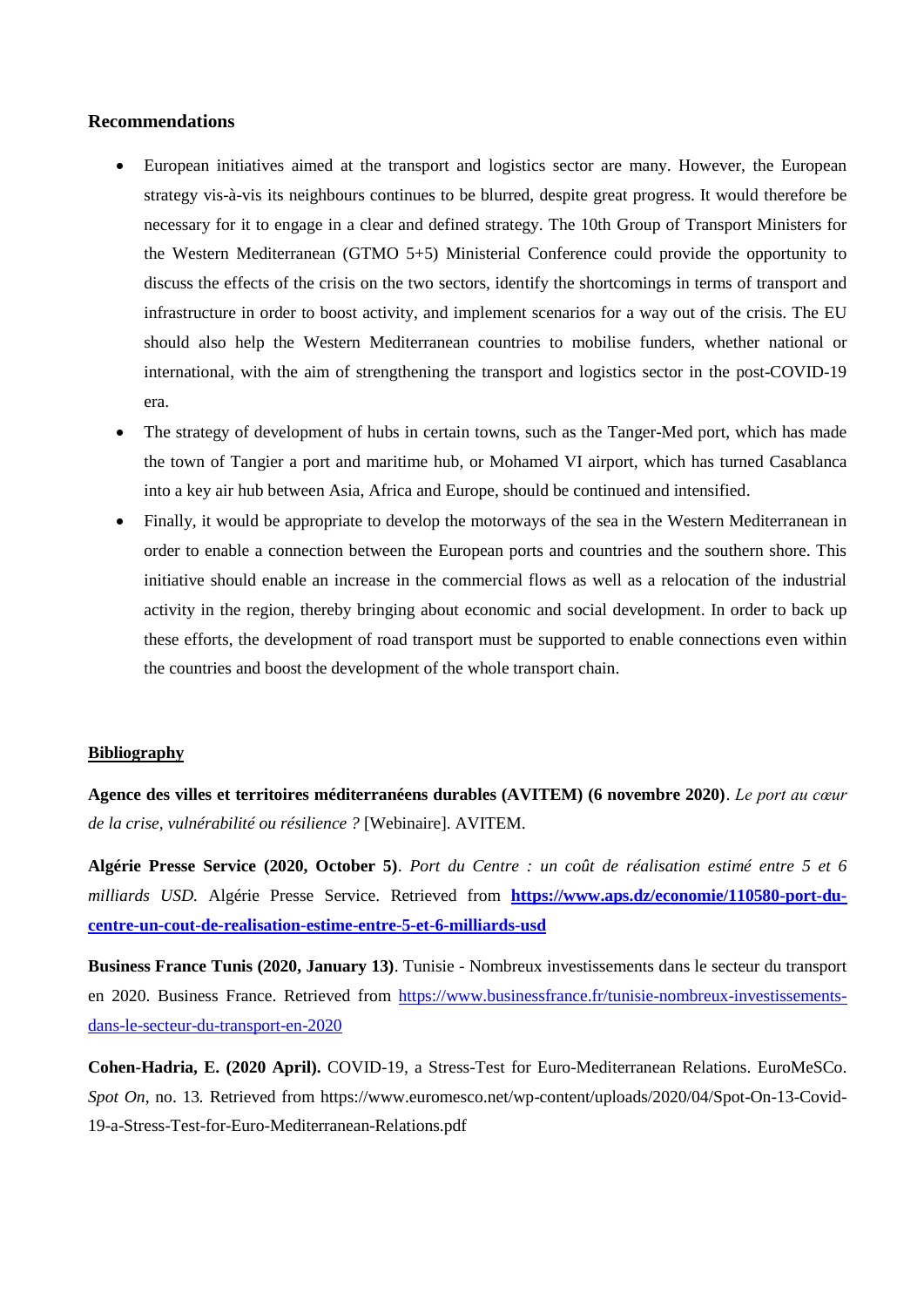**Compte, A. (2005).** The Extension of the Trans-European Transport Network to Neighbour Mediterranean Countries*. IEMed Mediterranean Yearbook 2005*. Retrieved from <https://www.iemed.org/anuari/2005/anarticles/ancompte.pdf>

**Demmad, A. (2020, September 19).** *Djelloul Achour, P-DG du Groupe SERPORT : « L'Algérie va reconquérir sa place maritime ».* PME-DZ. Retrieved from [https://www.pme-dz.com/djelloul-achour-p-dg-du](https://www.pme-dz.com/djelloul-achour-p-dg-du-groupe-serport-lalgerie-va-reconquerir-sa-place-maritime/)[groupe-serport-lalgerie-va-reconquerir-sa-place-maritime/](https://www.pme-dz.com/djelloul-achour-p-dg-du-groupe-serport-lalgerie-va-reconquerir-sa-place-maritime/)

**Deschamps, A. (2020, February 20).** Covid-19 : Le transport maritime, touché dans toutes ses composantes*. Le journal de la marine marchande*. Retrieved from [https://www.journalmarinemarchande.eu/enquete/covid-](https://www.journalmarinemarchande.eu/enquete/covid-19-le-transport-maritime-touche-dans-toutes-ses-composantes)[19-le-transport-maritime-touche-dans-toutes-ses-composantes](https://www.journalmarinemarchande.eu/enquete/covid-19-le-transport-maritime-touche-dans-toutes-ses-composantes)

**Dubessy, F. (2020a, June 8)***.* Les aéroports européens n'envisagent un retour au trafic aérien d'avant la Covid-19 qu'en 2023*. Econostrum*. Retrieved from [https://www.econostrum.info/Les-aeroports-europeens-n](https://www.econostrum.info/Les-aeroports-europeens-n-envisagent-un-retour-au-trafic-aerien-d-avant-la-Covid-19-qu-en-2023_a26811.html)[envisagent-un-retour-au-trafic-aerien-d-avant-la-Covid-19-qu-en-2023\\_a26811.html](https://www.econostrum.info/Les-aeroports-europeens-n-envisagent-un-retour-au-trafic-aerien-d-avant-la-Covid-19-qu-en-2023_a26811.html) 

**Dubessy, F. (2020b, November 6).** "The virus did not win against the ports", says Bernard Valero, Avitem's general manager*. Econostrum*. Retrieved from [https://en.econostrum.info/The-virus-did-not-win-against-the](https://en.econostrum.info/The-virus-did-not-win-against-the-ports--says-Bernard-Valero-Avitem-s-general-manager_a773.html)[ports--says-Bernard-Valero-Avitem-s-general-manager\\_a773.html](https://en.econostrum.info/The-virus-did-not-win-against-the-ports--says-Bernard-Valero-Avitem-s-general-manager_a773.html)

**Dubessy, F. (2021c, January 15).** *La crise sanitaire au Maghreb impacte les résultats du port de Marseille.* Econostrum. Retrieved from [https://www.econostrum.info/La-crise-sanitaire-au-Maghreb-impacte-les](https://www.econostrum.info/La-crise-sanitaire-au-Maghreb-impacte-les-resultats-du-port-de-Marseille_a27307.html)[resultats-du-port-de-Marseille\\_a27307.html](https://www.econostrum.info/La-crise-sanitaire-au-Maghreb-impacte-les-resultats-du-port-de-Marseille_a27307.html)

**Econostrum. (2020, May 28).** *Quatre entreprises marseillaises sélectionnées pour construire le nouveau terminal Maghreb de Marseille.* Econostrum. Retrieved from [https://www.econostrum.info/Quatre](https://www.econostrum.info/Quatre-entreprises-marseillaises-selectionnees-pour-construire-le-nouveau-terminal-Maghreb-du-port-de-Marseille_a26775.html)[entreprises-marseillaises-selectionnees-pour-construire-le-nouveau-terminal-Maghreb-du-port-de-](https://www.econostrum.info/Quatre-entreprises-marseillaises-selectionnees-pour-construire-le-nouveau-terminal-Maghreb-du-port-de-Marseille_a26775.html)[Marseille\\_a26775.html](https://www.econostrum.info/Quatre-entreprises-marseillaises-selectionnees-pour-construire-le-nouveau-terminal-Maghreb-du-port-de-Marseille_a26775.html)

**Forum EuroMed Transport. (2015, March).** Plan d'action régional transport pour la région méditerranéenne 2014-2020*.* Retrieved from [https://ec.europa.eu/transport/sites/transport/files/themes/international/european\\_neighbourhood\\_policy/medit](https://ec.europa.eu/transport/sites/transport/files/themes/international/european_neighbourhood_policy/mediterranean_partnership/docs/rtap2014_2020_fr.pdf) [erranean\\_partnership/docs/rtap2014\\_2020\\_fr.pdf](https://ec.europa.eu/transport/sites/transport/files/themes/international/european_neighbourhood_policy/mediterranean_partnership/docs/rtap2014_2020_fr.pdf)

**Gressel, G., & Popescu, N. (2020, November 3).** The Best Defence: Why the EU should forge security compacts with its eastern neighbours*.* The European Council on Foreign Relations. Retrieved from [https://ecfr.eu/publication/the-best-defence-why-the-eu-should-forge-security-compacts-with-its-eastern](https://ecfr.eu/publication/the-best-defence-why-the-eu-should-forge-security-compacts-with-its-eastern-neighbours/)[neighbours/](https://ecfr.eu/publication/the-best-defence-why-the-eu-should-forge-security-compacts-with-its-eastern-neighbours/)

**Group of Transport Minister for the Western Mediterranean - GTMO 5+5**. (2018, December 12). Statement of conclusions of the 9th Conference of Transport Ministers of the Western Mediterranean*,*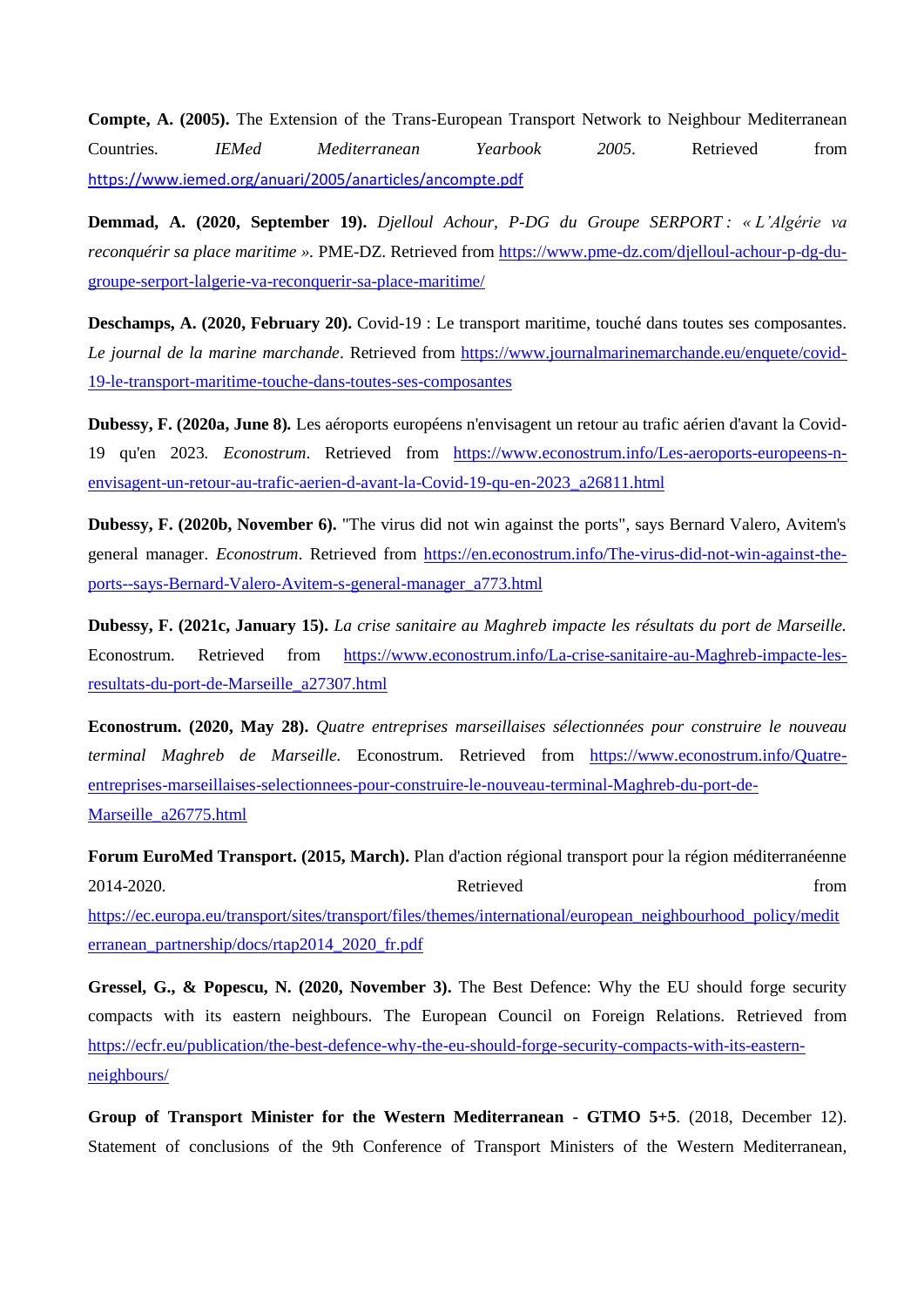Nouakchott. Retrieved from [https://www.secegsa.gob.es/NR/rdonlyres/1C39AFBF-17C0-4F78-BD3E-](https://www.secegsa.gob.es/NR/rdonlyres/1C39AFBF-17C0-4F78-BD3E-A1090FED1C2F/150934/Declaracion_Ministros_121218.pdf)[A1090FED1C2F/150934/Declaracion\\_Ministros\\_121218.pdf](https://www.secegsa.gob.es/NR/rdonlyres/1C39AFBF-17C0-4F78-BD3E-A1090FED1C2F/150934/Declaracion_Ministros_121218.pdf)

**Jelali, H. (2020, September 28).** *Maghreb, un nouvel enjeu géopolitique*. Kapitalis. Retrieved from <http://kapitalis.com/tunisie/2020/09/28/maghreb-un-nouvel-enjeu-geopolitique/>

**Hafidi, M. (2020, July 17).** Le Maroc, un gardien "géopolitique" du corridor Europe-Afrique*. Maroc Hebdo*. Retrieved from <https://www.maroc-hebdo.press.ma/maroc-gardien-corridor-europe-afrique>

**Khdimallah, M. (2020, November 29).** Rencontres Africa 2020 : Le Covid-19 pousse la France à relocaliser son industrie vers la Tunisie. La Presse de Tunisie. Retrieved from [https://lapresse.tn/80003/rencontres-africa-](https://lapresse.tn/80003/rencontres-africa-2020-le-covid-19-pousse-la-france-a-relocaliser-son-industrie-vers-la-tunisie/)[2020-le-covid-19-pousse-la-france-a-relocaliser-son-industrie-vers-la-tunisie/](https://lapresse.tn/80003/rencontres-africa-2020-le-covid-19-pousse-la-france-a-relocaliser-son-industrie-vers-la-tunisie/)

Larroque, M. (2020, October 18). Rebuilding the Port of Beirut: a competition for geopolitical influence. *Global Risk Insights*. Retrieved from [https://globalriskinsights.com/2020/10/rebuilding-the-port-of-beirut-a](https://globalriskinsights.com/2020/10/rebuilding-the-port-of-beirut-a-competition-for-geopolitical-influence/)[competition-for-geopolitical-influence/](https://globalriskinsights.com/2020/10/rebuilding-the-port-of-beirut-a-competition-for-geopolitical-influence/)

**Le Figaro (2020, August 20).** *Prêts garantis par l'Etat : 115,5 milliards accordés aux entreprises*. Le Figaro. Retrieved from https://www.lefigaro.fr/conjoncture/prets-garantis-par-l-etat-115-5-milliards-d-euros-accordesaux-entreprises-20200820.

**Ministère de l'Equipement et des Transports du Maroc. (2011).** La stratégie portuaire nationale à l'horizon 2030. Retrieved from [http://www.equipement.gov.ma/ports/Strategie/Pages/Strategies-portuaires-et](http://www.equipement.gov.ma/ports/Strategie/Pages/Strategies-portuaires-et-maritimes.aspx#:~:text=Cette%20strat%C3%A9gie%20constitue%20un%20cadre,%C3%A9conomique%20et%20social%20du%20pays)[maritimes.aspx#:~:text=Cette%20strat%C3%A9gie%20constitue%20un%20cadre,%C3%A9conomique%20et](http://www.equipement.gov.ma/ports/Strategie/Pages/Strategies-portuaires-et-maritimes.aspx#:~:text=Cette%20strat%C3%A9gie%20constitue%20un%20cadre,%C3%A9conomique%20et%20social%20du%20pays) [%20social%20du%20pays](http://www.equipement.gov.ma/ports/Strategie/Pages/Strategies-portuaires-et-maritimes.aspx#:~:text=Cette%20strat%C3%A9gie%20constitue%20un%20cadre,%C3%A9conomique%20et%20social%20du%20pays)

**Ministère tunisien du Transport et de la Logistique (2020, October 13).** *Le Ministre d'Etat reçoit Son Excellence l'Ambassadeur des Etats-Unis d'Amérique en Tunisie.* Portail du Transport, République tunisienne. Retrieved from [http://www.transport.tn/fr/article/253/le-ministre-du-transport-et-de-la-logistique-recoit](http://www.transport.tn/fr/article/253/le-ministre-du-transport-et-de-la-logistique-recoit-lambassadeur-des-etats-unis-damerique-en-tunisie#:~:text=Le%20Ministre%20du%20Transport%20et%20de%20la%20logistique%20Monsieur%20Moez,en%20Tunisie%2C%20Monsieur%20Donald%20Blom)[lambassadeur-des-etats-unis-damerique-en-](http://www.transport.tn/fr/article/253/le-ministre-du-transport-et-de-la-logistique-recoit-lambassadeur-des-etats-unis-damerique-en-tunisie#:~:text=Le%20Ministre%20du%20Transport%20et%20de%20la%20logistique%20Monsieur%20Moez,en%20Tunisie%2C%20Monsieur%20Donald%20Blom)

[tunisie#:~:text=Le%20Ministre%20du%20Transport%20et%20de%20la%20logistique%20Monsieur%20Moe](http://www.transport.tn/fr/article/253/le-ministre-du-transport-et-de-la-logistique-recoit-lambassadeur-des-etats-unis-damerique-en-tunisie#:~:text=Le%20Ministre%20du%20Transport%20et%20de%20la%20logistique%20Monsieur%20Moez,en%20Tunisie%2C%20Monsieur%20Donald%20Blom) [z,en%20Tunisie%2C%20Monsieur%20Donald%20Blom.](http://www.transport.tn/fr/article/253/le-ministre-du-transport-et-de-la-logistique-recoit-lambassadeur-des-etats-unis-damerique-en-tunisie#:~:text=Le%20Ministre%20du%20Transport%20et%20de%20la%20logistique%20Monsieur%20Moez,en%20Tunisie%2C%20Monsieur%20Donald%20Blom)

**Pons, J. (2020, March 23).** Le coronavirus provoque une chute du trafic aérien dans les pays du Conseil du Golfe et du sud de la Méditerranée*. Atalayar*. Retrieved from [https://atalayar.com/fr/content/le-coronavirus](https://atalayar.com/fr/content/le-coronavirus-provoque-une-chute-du-trafic-a%C3%A9rien-dans-les-pays-du-conseil-du-golfe-et-du)[provoque-une-chute-du-trafic-a%C3%A9rien-dans-les-pays-du-conseil-du-golfe-et-du](https://atalayar.com/fr/content/le-coronavirus-provoque-une-chute-du-trafic-a%C3%A9rien-dans-les-pays-du-conseil-du-golfe-et-du)

**Réalités (2020, November 10).** *Réunion entre le ministre des Transports et Huawei autour de l'accélération digitale des transports publics.* Réalités online. Retrieved from [https://www.realites.com.tn/2020/11/reunion](https://www.realites.com.tn/2020/11/reunion-entre-le-ministre-des-transports-et-huawei-autour-de-lacceleration-digitale-des-transports-publics/)[entre-le-ministre-des-transports-et-huawei-autour-de-lacceleration-digitale-des-transports-publics/](https://www.realites.com.tn/2020/11/reunion-entre-le-ministre-des-transports-et-huawei-autour-de-lacceleration-digitale-des-transports-publics/)

**Rooley, J.** (2020, July 9). How COVID-19 has affected the aviation industry and its approach to risk. *Willis Towers Watson*. Retrieved from [https://www.willistowerswatson.com/en-GB/Insights/2020/06/how-covid-19-](https://www.willistowerswatson.com/en-GB/Insights/2020/06/how-covid-19-has-affected-the-aviation-industry?fbclid=IwAR0d5tgHO_wVeblHd4aga7iChXap0IgtKQTHZOxw5sGobQMCloaHJnHKjUU)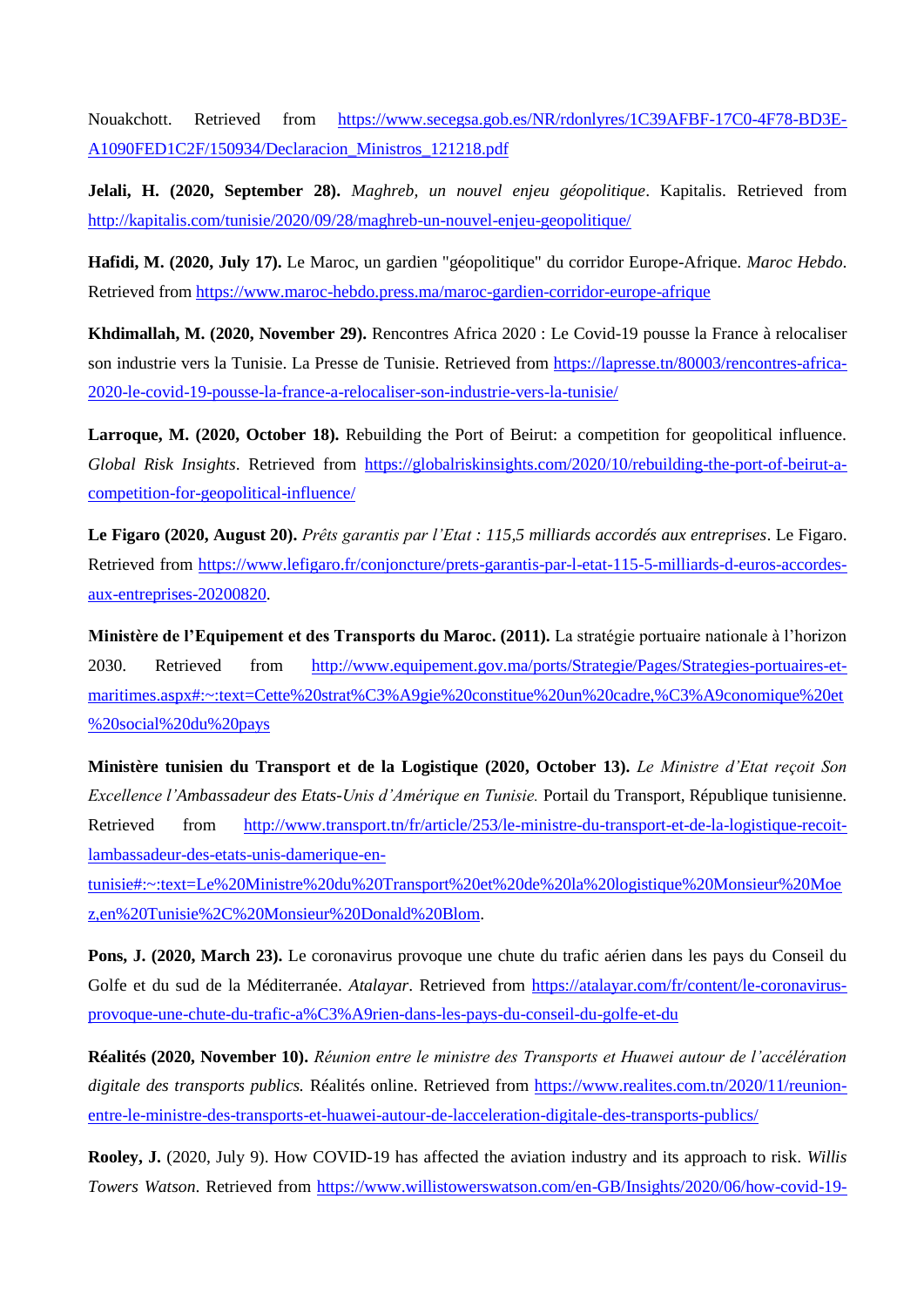[has-affected-the-aviation-](https://www.willistowerswatson.com/en-GB/Insights/2020/06/how-covid-19-has-affected-the-aviation-industry?fbclid=IwAR0d5tgHO_wVeblHd4aga7iChXap0IgtKQTHZOxw5sGobQMCloaHJnHKjUU)

industry?fbclid=IwAR0d5tgHO\_wVeblHd4aga7iChXap0IgtKOTHZOxw5sGobOMCloaHJnHKjUU

**Schulte-Strathaus, U.** (2017, November 21). Connectivity as a Geo-Strategic Game Changer: The Aviation Sector. *Medium*. Retrieved from [https://medium.com/espas17-shaping-the-future-of-geopolitics/connectivity](https://medium.com/espas17-shaping-the-future-of-geopolitics/connectivity-as-a-geo-strategic-game-changer-the-aviation-sector-7eb6ca311e61)[as-a-geo-strategic-game-changer-the-aviation-sector-7eb6ca311e61](https://medium.com/espas17-shaping-the-future-of-geopolitics/connectivity-as-a-geo-strategic-game-changer-the-aviation-sector-7eb6ca311e61)

**Sensöz, B., Wagner, A. & Platzer, L.** (September 2020). Responsive Transportation-Oriented Policies for the MED Region in the Face of COVID-19*. FEMISE and The Center for Mediterranean Integration COVID-19 MED Briefs*. Retrieved from [https://www.cmimarseille.org/sites/default/files/newsite/cmi](https://www.cmimarseille.org/sites/default/files/newsite/cmi-femise_brief_no2_final_0.pdf)femise brief no2 final 0.pdf

**Solis, D.** (2015, August 13). Airlines as Geopolitical Agents of Power*. Modern Diplomacy*. Retrieved from [https://moderndiplomacy.eu/2015/08/13/airlines-as-geopolitical-agents](https://moderndiplomacy.eu/2015/08/13/airlines-as-geopolitical-agents-ofpower/?fbclid=IwAR1qeJ9yJeFzW4ncbm46ottqeVyrHWtdivSc1k60wz1TcJk282ozJdaXwts)[ofpower/?fbclid=IwAR1qeJ9yJeFzW4ncbm46ottqeVyrHWtdivSc1k60wz1TcJk282ozJdaXwts](https://moderndiplomacy.eu/2015/08/13/airlines-as-geopolitical-agents-ofpower/?fbclid=IwAR1qeJ9yJeFzW4ncbm46ottqeVyrHWtdivSc1k60wz1TcJk282ozJdaXwts)

**Tanchum, M. (8 July 2020).** Morocco's Africa-to-Europe Commercial Corridor: Gatekeeper of an emerging trans-regional strategic architecture. Austria Institut für Europa- und Sicherheitspolitik. Retrieved from https://www.aies.at/publikationen/2020/fokus-20-08.php

**Tanchum, M. (2020, October).** Italy and Turkey's Europe-to-Africa Commercial Corridor: Rome and Ankara's Geopolitical Symbiosis Is Creating a New Mediterranean Strategic Paradigm*.* Austria Institut für Europa- und Sicherheitspolitik. Retrieved from: https://www.aies.at/download/2020/AIES-Fokus-2020-10.pdf

**Tazi, Y. (2015).** Transport et logistique en Méditerranée du Sud, sur la voie de la compétitivité pour rejoindre les économies émergentes. *Quaderns de la Mediterrània*, no. *22*, pp. 169-176, European Institute of the Mediterranean (IEMed). Retrieved from [https://www.iemed.org/observatori/arees-danalisi/arxius](https://www.iemed.org/observatori/arees-danalisi/arxius-adjunts/qm22/993Quaderns_TransportSudMed_YTazi.pdf)[adjunts/qm22/993Quaderns\\_TransportSudMed\\_YTazi.pdf](https://www.iemed.org/observatori/arees-danalisi/arxius-adjunts/qm22/993Quaderns_TransportSudMed_YTazi.pdf)

**Tourret, P**. (2019, June). La Méditerranée, nouveaux enjeux, nouveaux défis. *Note de synthèse no. 211*, Institut Supérieur d'Economie Maritime Nantes –Saint Nazaire (ISEMAR). Retrieved from [https://www.isemar.fr/wp-content/uploads/2019/06/Note-de-synthe%CC%80se-211-La-](https://www.isemar.fr/wp-content/uploads/2019/06/Note-de-synthe%CC%80se-211-La-Me%CC%81diterrane%CC%81e-nouveaux-enjeux-nouveaux-de%CC%81fis.pdf)[Me%CC%81diterrane%CC%81e-nouveaux-enjeux-nouveaux-de%CC%81fis.pdf](https://www.isemar.fr/wp-content/uploads/2019/06/Note-de-synthe%CC%80se-211-La-Me%CC%81diterrane%CC%81e-nouveaux-enjeux-nouveaux-de%CC%81fis.pdf)

**Union for the Mediterranean.** (2020, June 3). *L'impact du COVID-19 sur les ports et le transport maritime dans la région méditerranéenne* [webinar]. Retrieved from <https://youtu.be/mRV1n71OoiE>

**J. Verny, O. Oulmakki, Th. Blayac (2019).** Positionnement stratégique de la Chine en Méditerranée : Le projet « Belt and Road Initiative ». *Les cahiers scientifiques du transport* (nº75). Pages 63-79. Retrieved from [https://vdocuments.mx/document/les-cahiers-scientifiques-du-transport-n-752019-pages-63-79-2020-2-](https://vdocuments.mx/document/les-cahiers-scientifiques-du-transport-n-752019-pages-63-79-2020-2-20.html) [20.html](https://vdocuments.mx/document/les-cahiers-scientifiques-du-transport-n-752019-pages-63-79-2020-2-20.html)